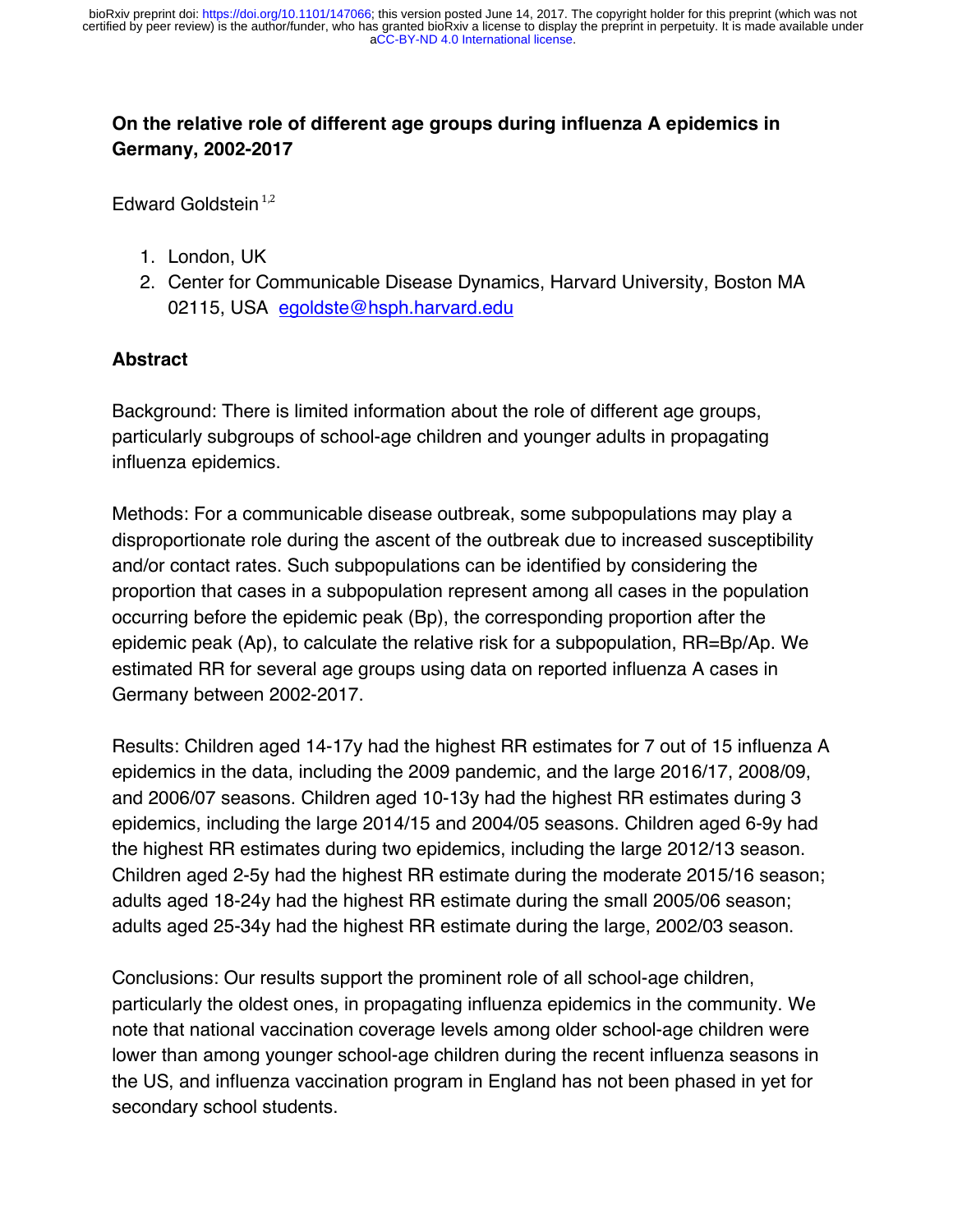#### **Introduction**

Despite various advances in our understanding of influenza epidemiology, there is still uncertainty about the role of different age groups in propagating influenza epidemics in the community. That uncertainty is related to the lack of consensus on how to quantify the roles of different population groups during an epidemic, to the granularity of our understanding of those roles in terms of age splitting (e.g. the relative prominence of different subgroups of school-age children), and to the consistency of those roles during different influenza seasons in different locations. Serological studies have suggested that school-age children experienced the highest influenza infection rates during the 2009 A/H1N1 pandemic (e.g. [1,2]) and during certain seasonal influenza epidemics [3], though for other influenza seasons, infection rates were found to be similar across different age groups [4]. Studies based on transmission-modeling (e.g. [5-7]) point to the prominence of school-age children in propagating influenza epidemics. Those studies represent an important advance towards our understanding of influenza transmission in the community, and the evaluation of the impact of influenza vaccination. At the same time, due to the complexity of influenza dynamics in the community there is uncertainty in the assumptions made in those transmission models; moreover, issues such as seasonal variability in the relative role of different subgroups of school-age children and young adults during influenza outbreaks have received limited coverage in transmissionmodeling studies calibrated against epidemic data, particularly in the non-pandemic context.

In [8], we introduced a method for evaluating the role of different age groups during influenza outbreaks. The idea of that method is that subpopulations that play a disproportionate role during the epidemic's ascent (due to increased susceptibility and/or contact rates) can be related to the relative risk (RR) statistic that assesses the change in the subpopulation's proportion among cases in the whole population before vs. after the epidemic's peak [8,9]. In [8], we have estimated the RR statistic for several epidemics associated with different influenza (sub)types in the US between 2009-2014 using data on hospitalized cases. An important aspect of the method proposed in [8] is that the results do not depend on case-hospitalization rates in different age groups. Moreover, we have used simulations to show a relation between a higher value for an RR statistic in a given age group and a higher impact of vaccinating an individual in that age group on reducing the epidemic's initial growth rate.

While the results in [8] suggested the prominence of school-age children in propagating the major influenza A epidemics, our data were not sufficiently granular to evaluate the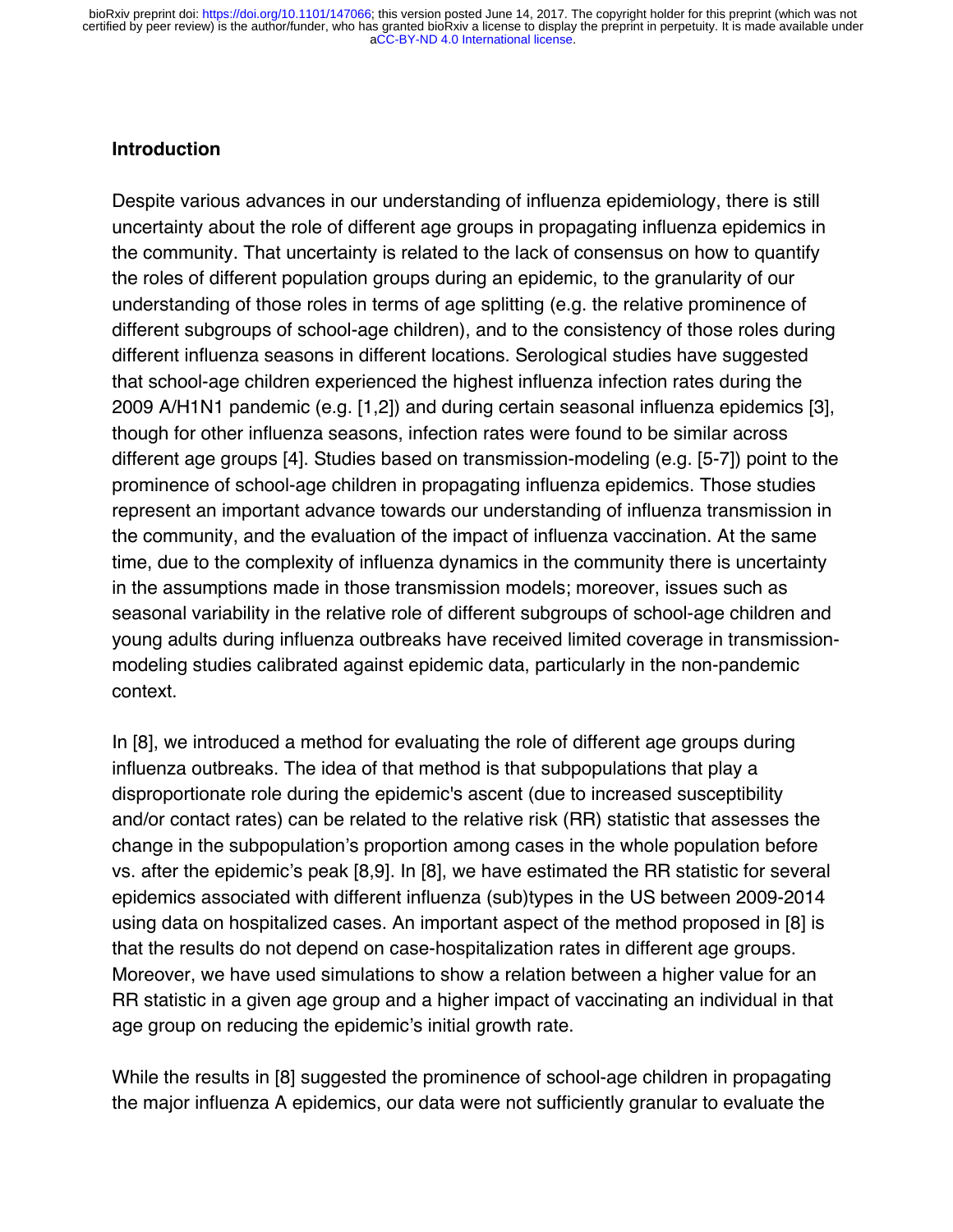role of different age subgroups of school-age children, and of younger adults during those epidemics. In this paper, we apply the RR statistic to data from 15 influenza A epidemics in Germany (the 2002/03 through the 2016/17 seasons). Availability of weekly data on influenza A cases stratified by year of age from the Robert Koch Institute [10] allowed for an examination of the role of different age groups for a finer age splitting than in [8] across a larger number of epidemics.

### **Methods**

### *Data*

We utilized weekly data on influenza A cases between 2002-2017 stratified by year of age. We included all cases that were reported according to the Communicable Diseases Law (IfSG), with clinical and laboratory criteria being met [10]. While there is some variability in the age splitting for the school system in different parts of Germany, we have chosen age groups for children that generally reflect the kindergarten, primary, and secondary school age groups, with the latter further split into two. The ten age groups that we have considered for our analyses are (0-1y,2-5y,6-9y,10-13y,14-17y,18- 24y,25-34y,35-49y,50-64y,65+y).

## *Statistical analyses*

Each influenza season was defined as a period starting from calendar week 40 of a given year and ending on calendar week 20 of the following year. Due to atypical influenza circulation patterns during the 2009 A/H1N1 pandemic, the 2008/09 season was defined to end on calendar week 16 of 2009, and the 2009/10 season was defined to start on week 37, 2009, and end on week 10, 2010 (we have not included cases reported during the summer of 2009 in our analyses due to changes in contact patterns following school opening in 2009). The 2016/17 season was defined to end on week 16, 2017.

The weekly counts for the number of reported cases that meet the criteria described in the Data section for the 15 seasons used in our study are plotted in Figure 1. We note that those data do not necessarily reflect the relative magnitudes of influenza attack rates during different seasons due to a variety of issues such as the apparent upward trend in reporting, potential changes in reporting patterns associated with the 2009 A/H1N1 epidemic, etc. One can get a crude assessment of the magnitudes of different influenza A seasons in Germany based on surveillance data, particularly the examination of Figure 20 in [11], Figure 10 in [12], Table 1 in [12], and Figures 1 and 3 in [13]. That comparison suggests that the 2002/03, 2004/05, 2006/07, 2008/09,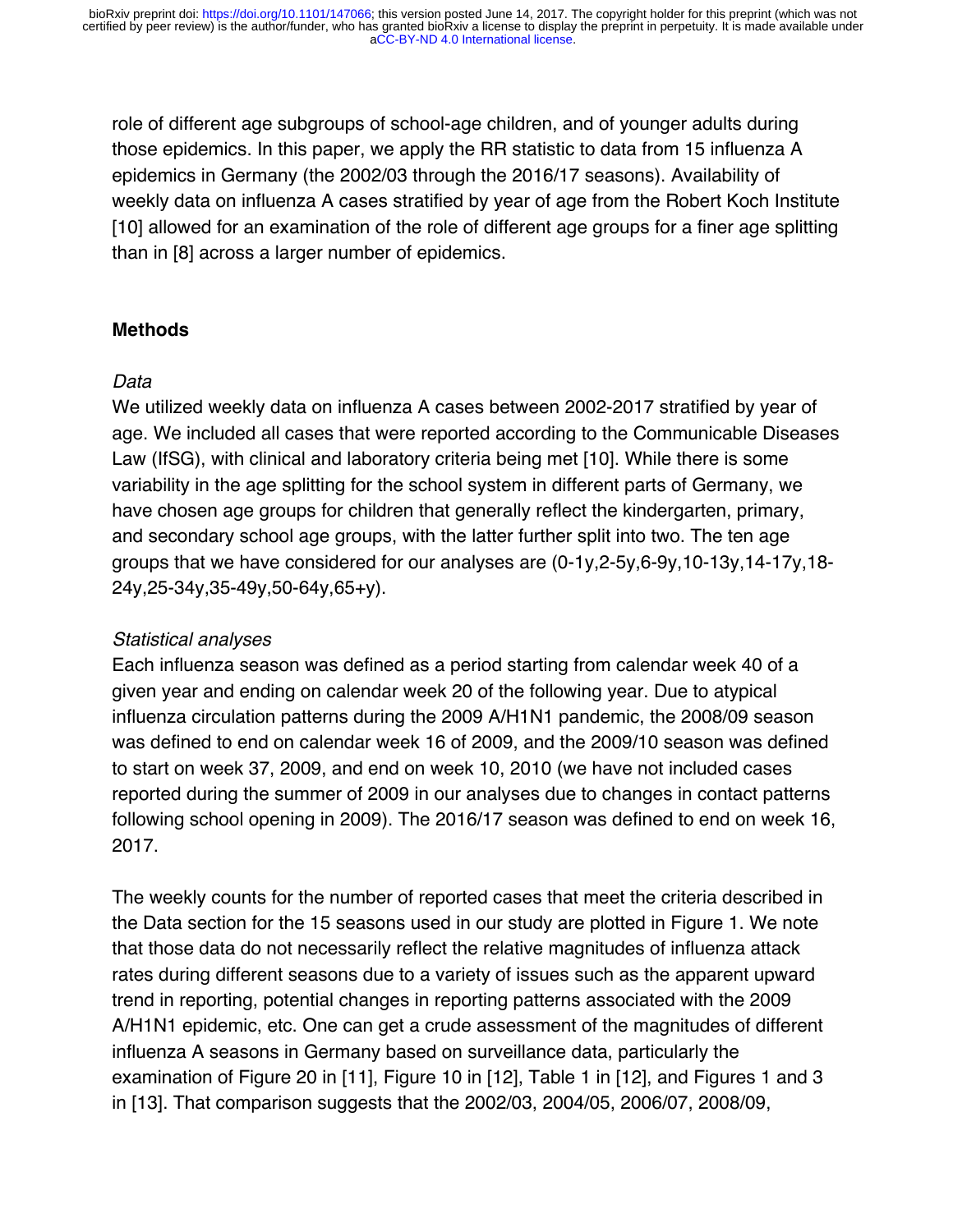2009/10, 2012/13, 2014/15, and 2016/17 seasons had the larger influenza A epidemics, with the 2015/16 season having a more moderate influenza A epidemic.

For each season *s* , we defined the peak week *P*(*s*) as the calendar week with the highest total number of reported influenza A cases. Each case during the given season was classified as before-the-peak case if it occurred in or prior to week *P*(*s*)−2; afterthe-peak case if it occurred in or after week *P*(*s*)+2. We excluded cases occurring between weeks *P*(*s*)−1 and *P*(*s*)+1 from the analysis to avoid misclassification of counts as before or after-the-peak stemming from the noise in the count data for the reported cases, differences in *case-reporting rates* (proportion of influenza A infections in the population that are reported according to the criteria described in the Data section) for the various age groups that may result in different peak times for the counts of the reported cases vs. cases of infection in the community, etc.

For a given season, for each age group *g* , let *B*(*g*) and *A*(*g*) denote the before-andafter the peak counts of reported cases in that age group. The point estimate for the seasonal relative risk *RR*(*g*) in an age group *g* is

$$
\frac{B(g)}{\sum_{h} B(h)}/\frac{A(g)}{\sum_{h} A(h)}\qquad (1)
$$

The estimates and confidence bounds for relative risks in each group were obtained in a Bayesian framework following the methodology in [8]. Briefly, we assume that the numbers of cases of infection in the population in each age group are large and the case-reporting rates are low, thus the numbers of reported cases in each age group before and after the peak are well-approximated by Poisson variables (if case-reporting rates in certain age groups during certain seasons are not too low, the Poisson approximation overestimates the variance in the numbers of reported cases). Samples  $B<sup>i</sup>(h)$ , $A<sup>i</sup>(h)$  (i=1,..,100000) for the Poisson parameters corresponding to the counts  $B(h)$ , $A(h)$  (with a flat prior) are generated; for each i=1,..,100000, the corresponding parameters *B<sup>i</sup>* (*h*),*A<sup>i</sup>* (*h*) are plugged into eq. 1 to generate an estimate *RR<sup>i</sup>* (*g*) for the relative risk. The mean and the credible interval for the sample  $\big(RR^i(g)\big)$  (i=1,..,100000) are then extracted.

#### **Results**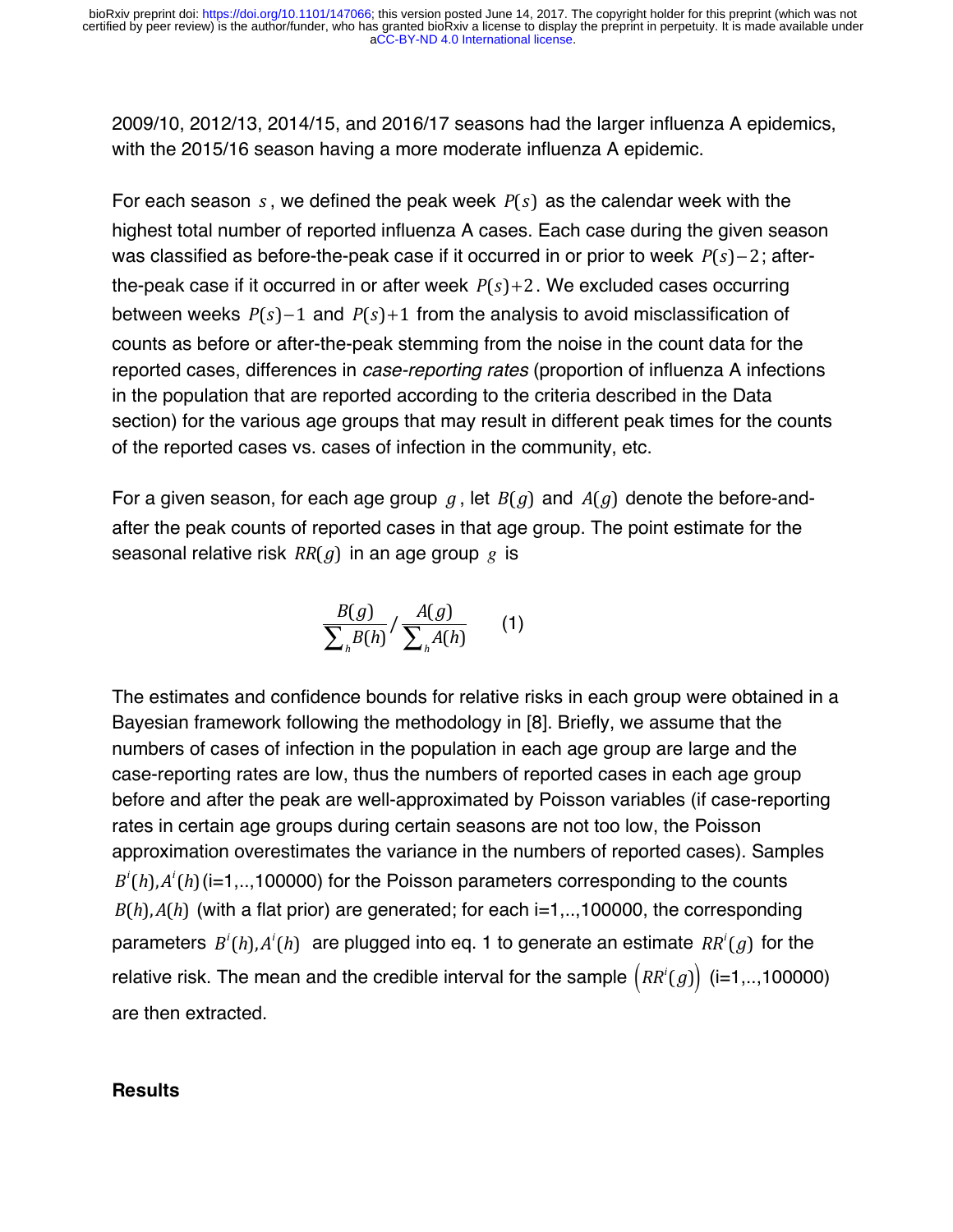Figure 1 plots the weekly counts for the number of reported cases that meet the criteria described in the Data subsection of the Methods for the 15 seasons used in our study.



**Figure 1:** Weekly counts for the number of reported influenza A cases for the 2002/03 through the 2016/17 seasons.

Tables 1 and 2 exhibit the RR estimates for children and adults correspondingly for the 2002/03 through the 2016/17 influenza A epidemics in Germany. Estimates of the RR statistic were generally the highest for school-age children, particularly the older ones. Children aged 14-17y had the highest RR estimates for 7 out of 15 influenza A epidemics in the data, including the 2009 pandemic, and the large 2016/17, 2008/09, and 2006/07 seasons. Children aged 10-13y had the highest RR estimates during 3 epidemics, including the large 2014/15 and 2004/05 seasons. Children aged 6-9y had the highest RR estimates during two epidemics, including the large 2012/13 season. Children aged 2-5y had the highest RR estimate during the moderate 2015/16 influenza A season; adults aged 18-24y had the highest RR estimate during the small 2005/06 season; adults aged 25-34y had the highest RR estimate during the large, 2002/03 season.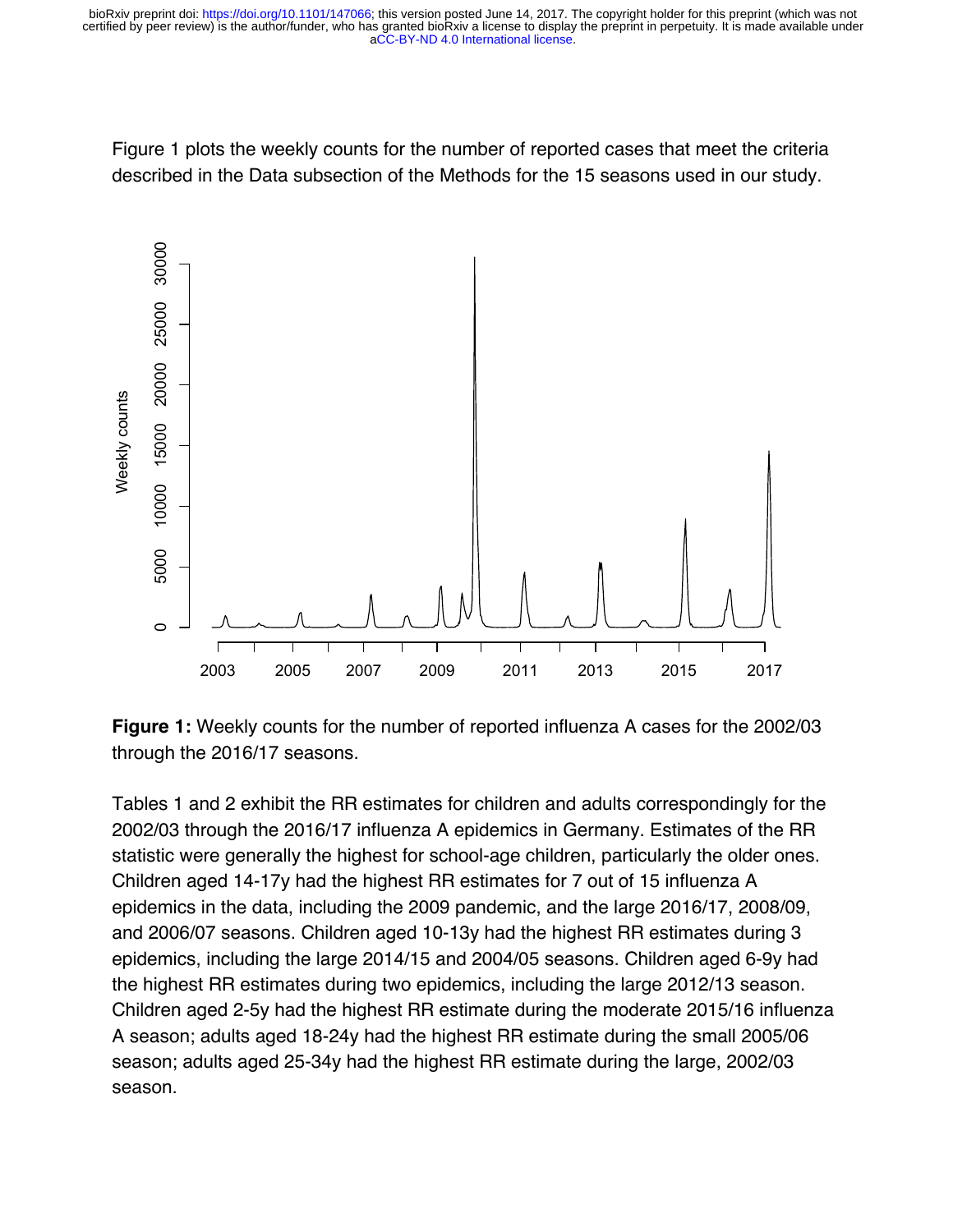[aCC-BY-ND 4.0 International license.](http://creativecommons.org/licenses/by-nd/4.0/) certified by peer review) is the author/funder, who has granted bioRxiv a license to display the preprint in perpetuity. It is made available under bioRxiv preprint doi: [https://doi.org/10.1101/147066;](https://doi.org/10.1101/147066) this version posted June 14, 2017. The copyright holder for this preprint (which was not

| Season /  | $0-1y$           | $2-5y$           | $6-9y$           | $10 - 13y$       | 14-17y           |
|-----------|------------------|------------------|------------------|------------------|------------------|
| Age group |                  |                  |                  |                  |                  |
| 2002/03   | 0.82(0.62, 1.05) | 1.13(0.98,1.29)  | 1.22(0.94,1.55)  | 0.96(0.73, 1.23) | 1.3(0.97, 1.72)  |
| 2003/04   | 1.25(0.96,1.59)  | 0.81(0.66, 0.98) | 0.88(0.62, 1.18) | 1.23(0.94, 1.57) | 1.61(1.2, 2.1)   |
| 2004/05   | 0.58(0.44, 0.76) | 0.9(0.75, 1.07)  | 1.71(1.36, 2.14) | 1.87(1.35, 2.57) | 1.37(0.95,1.94)  |
| 2005/06   | 0.73(0.4, 1.2)   | 0.85(0.65, 1.1)  | 1.15(0.8, 1.59)  | 1.07(0.66, 1.66) | 1.12(0.6, 1.94)  |
| 2006/07   | 0.69(0.57, 0.81) | 1.04(0.97, 1.12) | 1.16(1.06, 1.28) | 0.99(0.87, 1.13) | 1.33(1.08,1.63)  |
| 2007/08   | 0.56(0.43, 0.72) | 1.12(1.01, 1.25) | 1.27(1.14, 1.41) | 1.37(1.15, 1.63) | 0.98(0.75, 1.24) |
| 2008/09   | 0.87(0.76, 1)    | 1.24(1.15, 1.35) | 1.24(1.08, 1.41) | 1.36(1.15, 1.59) | 1.98(1.54,2.53)  |
| 2009/10   | 0.35(0.3, 0.41)  | 0.45(0.42, 0.49) | 0.71(0.67, 0.74) | 1.38(1.32, 1.43) | 1.83(1.76, 1.91) |
| 2010/11   | 0.85(0.76, 0.96) | 1.07(1, 1.15)    | 1.47(1.34, 1.6)  | 1.34(1.2, 1.49)  | 1.39(1.21,1.59)  |
| 2011/12   | 0.85(0.67, 1.08) | 1.08(0.96, 1.22) | 1.26(1, 1.58)    | 1.25(0.89, 1.73) | 1.3(0.86, 1.9)   |
| 2012/13   | 1.26(1.13, 1.39) | 1.57(1.47, 1.67) | 1.83(1.67, 2.01) | 1.49(1.31, 1.68) | 1.35(1.17, 1.55) |
| 2013/14   | 1.03(0.79, 1.34) | 1.35(1.14, 1.58) | 1.12(0.87, 1.42) | 0.99(0.7, 1.4)   | 1.5(1.03, 2.18)  |
| 2014/15   | 0.86(0.77, 0.95) | 1.19(1.12, 1.27) | 1.59(1.44, 1.74) | 1.84(1.64, 2.05) | 1.45(1.29,1.62)  |
| 2015/16   | 1.14(1.01, 1.28) | 1.51(1.39, 1.64) | 1.47(1.27, 1.69) | 1.21(0.99, 1.47) | 1.07(0.87, 1.31) |
| 2016/17   | 0.93(0.84, 1.03) | 1.01(0.94, 1.08) | 1.64(1.5, 1.78)  | 2.06(1.88, 2.25) | 2.28(2.08, 2.5)  |

**Table 1:** Seasonal RR estimates for the different age subgroups of children

| Season /  | 18-24y           | 25-34y           | 35-49y           | 50-64y           | $65 + y$         |
|-----------|------------------|------------------|------------------|------------------|------------------|
| Age group |                  |                  |                  |                  |                  |
| 2002/03   | 1.05(0.69,1.53)  | 1.5(1.12, 1.96)  | 1.11(0.89, 1.38) | 0.78(0.57, 1.04) | 0.19(0.11, 0.3)  |
| 2003/04   | 0.99(0.64, 1.44) | 0.92(0.6, 1.33)  | 0.78(0.55, 1.07) | 0.9(0.57, 1.33)  | 0.72(0.38, 1.21) |
| 2004/05   | 1.43(0.88,2.29)  | 1.03(0.75, 1.4)  | 0.92(0.73, 1.15) | 0.81(0.6, 1.08)  | 0.33(0.25, 0.44) |
| 2005/06   | 2.35(1.15, 4.47) | 0.96(0.57, 1.5)  | 1.07(0.76, 1.47) | 1.03(0.6, 1.64)  | 0.97(0.52, 1.66) |
| 2006/07   | 0.94(0.7, 1.25)  | 0.96(0.76, 1.19) | 0.9(0.76, 1.06)  | 0.8(0.62, 1.01)  | 0.67(0.49, 0.88) |
| 2007/08   | 0.73(0.51, 1.01) | 0.62(0.46, 0.82) | 0.79(0.66, 0.93) | 0.54(0.38, 0.75) | 0.43(0.21, 0.74) |
| 2008/09   | 0.91(0.75, 1.1)  | 0.82(0.71, 0.95) | 0.77(0.68, 0.86) | 0.58(0.49, 0.67) | 0.64(0.5, 0.8)   |
| 2009/10   | 1.21(1.15, 1.27) | 0.93(0.88, 0.99) | 0.88(0.84, 0.93) | 0.67(0.62, 0.73) | 0.44(0.34, 0.54) |
| 2010/11   | 1.04(0.94, 1.15) | 0.92(0.85, 1)    | 0.89(0.83, 0.95) | 0.68(0.62, 0.74) | 0.44(0.35, 0.54) |
| 2011/12   | 0.81(0.53, 1.19) | 1.13(0.85, 1.47) | 1.08(0.9, 1.29)  | 0.97(0.78, 1.19) | 0.67(0.55, 0.8)  |
| 2012/13   | 0.88(0.76, 1.01) | 0.95(0.87, 1.04) | 0.89(0.83, 0.95) | 0.61(0.56, 0.66) | 0.28(0.23, 0.32) |
| 2013/14   | 0.95(0.67, 1.31) | 0.97(0.78, 1.21) | 1.11(0.96, 1.3)  | 0.77(0.66, 0.91) | 0.65(0.53, 0.79) |
| 2014/15   | 1.06(0.93, 1.2)  | 0.96(0.89, 1.04) | 0.95(0.9, 1.01)  | 0.81(0.76, 0.86) | 0.67(0.63, 0.71) |
| 2015/16   | 1.05(0.89,1.24)  | 1.05(0.96, 1.15) | 1.03(0.97, 1.1)  | 0.79(0.74, 0.84) | 0.53(0.48, 0.58) |
| 2016/17   | 1.35(1.24, 1.47) | 0.88(0.82, 0.94) | 1.02(0.97, 1.07) | 0.84(0.81, 0.87) | 0.77(0.74, 0.79) |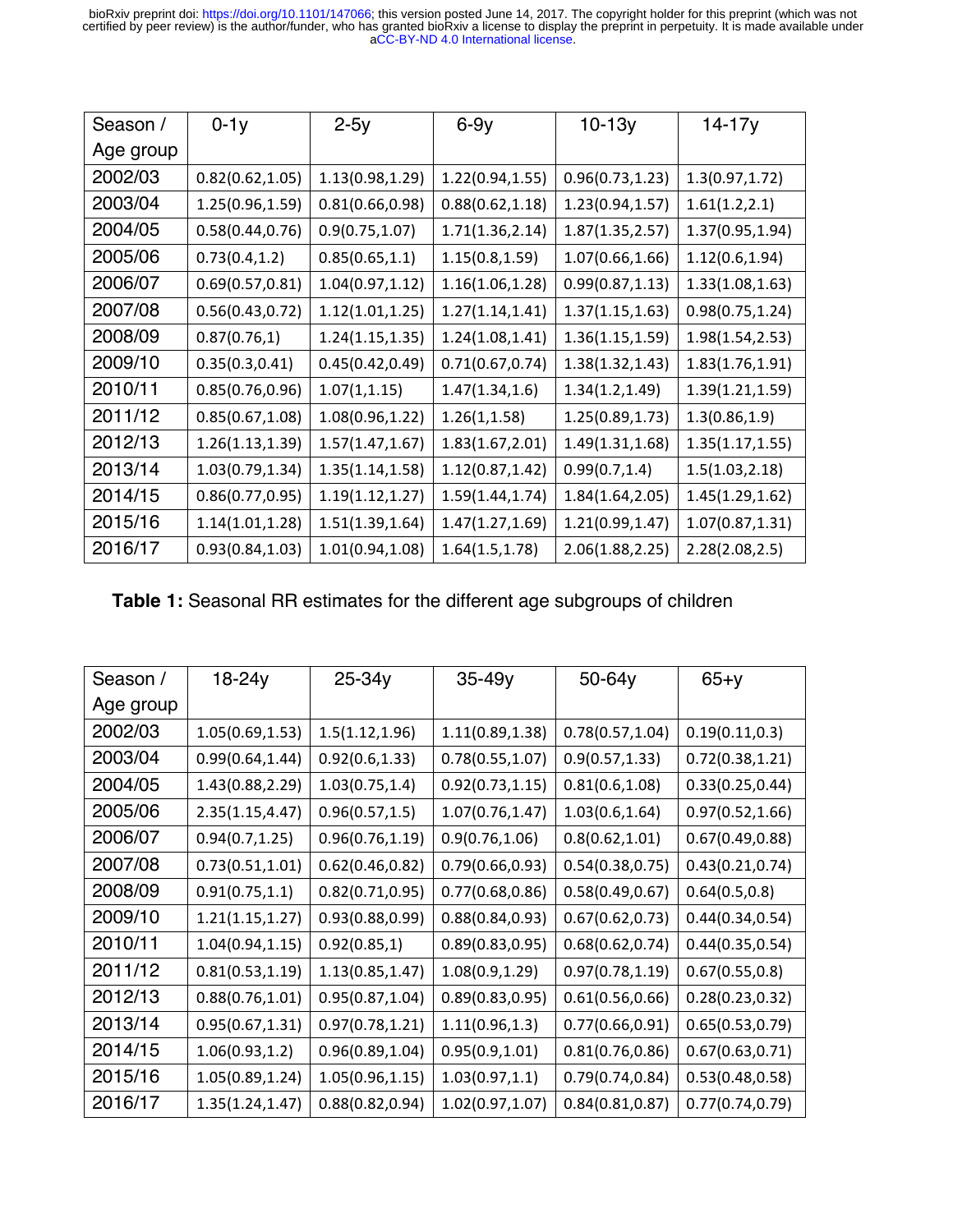**Table 2:** Seasonal RR estimates for the different age subgroups of adults

#### **Discussion**

Our understanding about the roles of different age groups during influenza epidemics, and the seasonal variability in those roles is still limited. In this paper we aim at contributing towards that understanding by examining the relative role of individuals in different age groups during 15 influenza A epidemics in Germany using the previously developed methodology [8,9]. Our results suggest the prominence of school-age children, particularly the older ones, during the larger influenza A epidemics. The relative contributions of children aged 2-5y and younger adults were generally more modest, and the relative contributions of children aged 0-1y and individuals over the age of 50y were generally even smaller.

Our study has some limitations. The relation between the RR statistic that we have utilized and the role played by an average individual in a given age group during an influenza outbreak is not entirely clear. Our earlier work ([8]) had attempted to address this issue through simulations of transmission dynamics, finding an association between the RR statistic and the impact of vaccination on the epidemic's initial growth rate/reproductive number. Usage of national peaks of reported influenza A cases in Germany may result in mischaracterization of cases as occurring before-vs.-after the peak for the corresponding local epidemics due to potential spatial asynchrony in influenza epidemics within Germany. We note that this would bias all the RR estimates toward the null value of 1, which shouldn't take away from the conclusions about the prominence of certain population groups during different epidemics. Figure 1 suggests temporal changes in reporting practices; however this should not bias the RR estimates that are derived separately during each season, unless reporting practices change through the course of the season in a manner that is not uniform for all age groups [8,9].

We believe that despite those limitations our study sheds new light on the relative contribution of individuals in different age groups, particularly subgroups of children and younger adults towards propagating influenza epidemics. Our results point to the prominence of school-age children, particularly the older ones, during the larger influenza A outbreaks. During the recent influenza seasons, national vaccination coverage levels among older school-age children were lower than among younger school-age children in the US [14], and influenza vaccination program in England has not been phased in yet for secondary school students [15]. We hope that our findings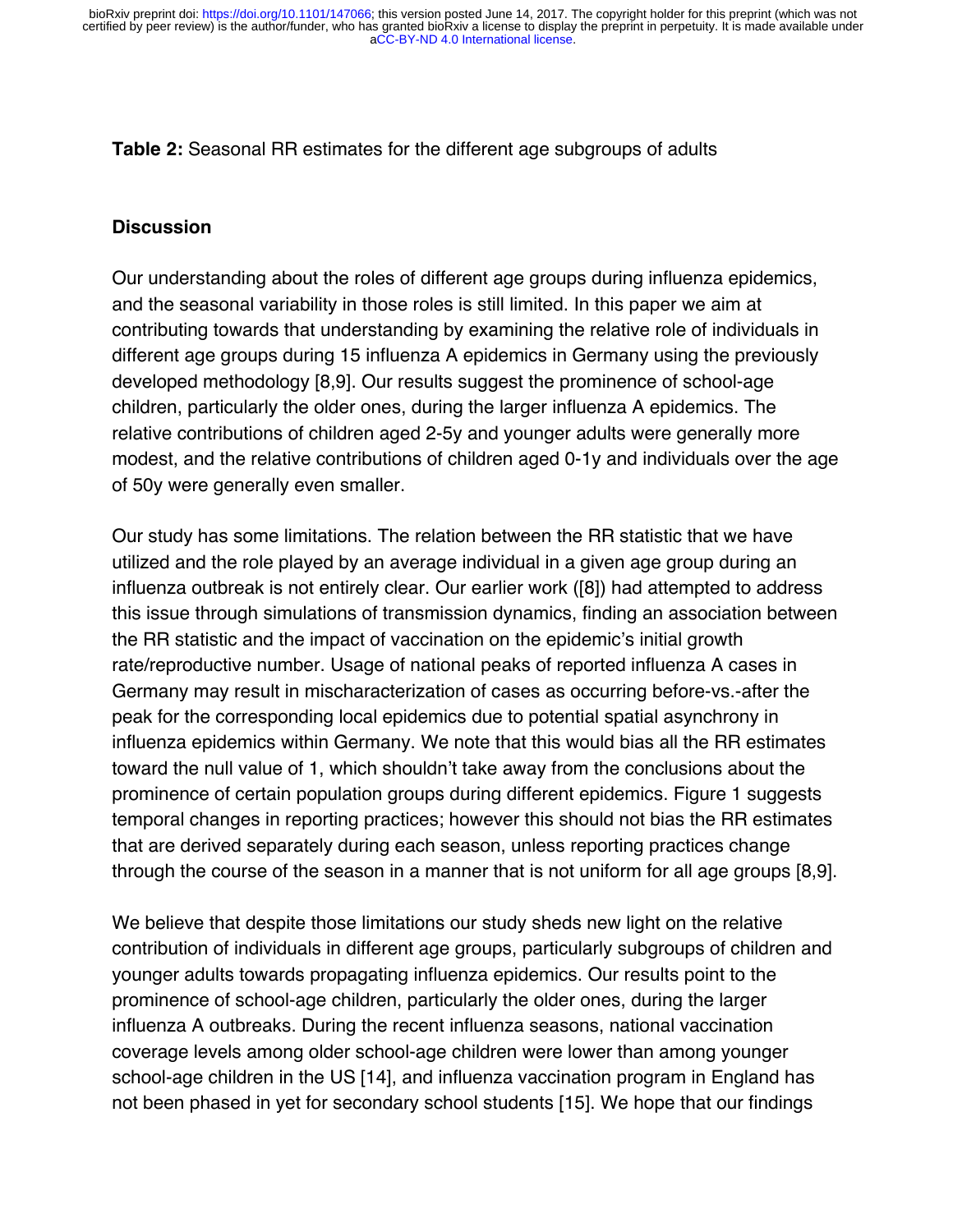would contribute to the debate about the utility of vaccination of all school-age children towards mitigating influenza epidemics in the whole community.

**Acknowledgement:** The data used in our analyses were made available by the Robert Koch Institute.

## **References**

[1] C. Reed, J. Katz, K. Hancock, A. Balish, A. Fry, et al. Prevalence of seropositivity to pandemic influenza A/H1N1 virus in the United States following the 2009 pandemic PLoS ONE, 7 (2012), p. e48187

[2] Wu JT, Ma ES, Lee CK, Chu DK, Ho P, et al. The infection attack rate and severity of 2009 pandemic H1N1 influenza in Hong Kong. Clin Infect Dis. 2010;51(10):1184-91 [3] A. Monto, J. Koopman, I.M. Longini Jr. Tecumseh study of illness, XIII. Influenza infection and disease, 1976–1981 Am. J. Epidemiol., 102 (1985), pp. 553–563 [4] A. Monto, F. Kioumehr The Tecumseh study of respiratory illness IX. Occurence of influenza in the community, 1966–1971 Am. J. Epidemiol., 102 (1975), p. 1975 [5] J. Wallinga, P. Teunis, M. Kretzschmar Using data on social contacts to estimate age-specific transmission parameters for respiratory-spread infectious agents Am. J. Epidemiol., 164 (2006), pp. 936–944

[6] N.E. Basta, D.L. Chao, M.E. Halloran, I.M. Longini Jr. Strategies for pandemic and seasonal influenza vaccination of schoolchildren in the United States Am. J. Epidemiol., 170 (2009), pp. 679–686

[7] Baguelin M, Flasche S, Camacho A, Demiris N, Miller E, Edmunds WJ. Assessing Optimal Target Populations for Influenza Vaccination Programmes: An Evidence Synthesis and Modelling Study. PLoS Med. 2013 Oct;10(10):e1001527

[8] Worby CJ, Chaves SS, Wallinga J, Lipsitch M, Finelli L, et al. (2015) On the relative role of different age groups in influenza epidemics. Epidemics 13: 10-16

[9] Goldstein E, Pitzer VE, O'Hagan JJ, Lipsitch M. Temporally Varying Relative Risks for Infectious Diseases: Implications for Infectious Disease Control. Epidemiology. 2017;28(1):136-144

[10] Robert Koch Institute: SurvStat@RKI 2.0, https://survstat.rki.de, deadline: 05/06/2017

[11] Arbeitsgemeinschaft Influenza (AGI). Abschlussbericht der Influenzasaison 2008/09. https://influenza.rki.de/Saisonberichte/2008.pdf

[12] Arbeitsgemeinschaft Influenza (AGI). Bericht zur Epidemiologie der Influenza in Deutschland Saison 2015/16 Bericht zur Epidemiologie der Influenza in Deutschland Saison 2015/16. https://influenza.rki.de/Saisonberichte/2015.pdf